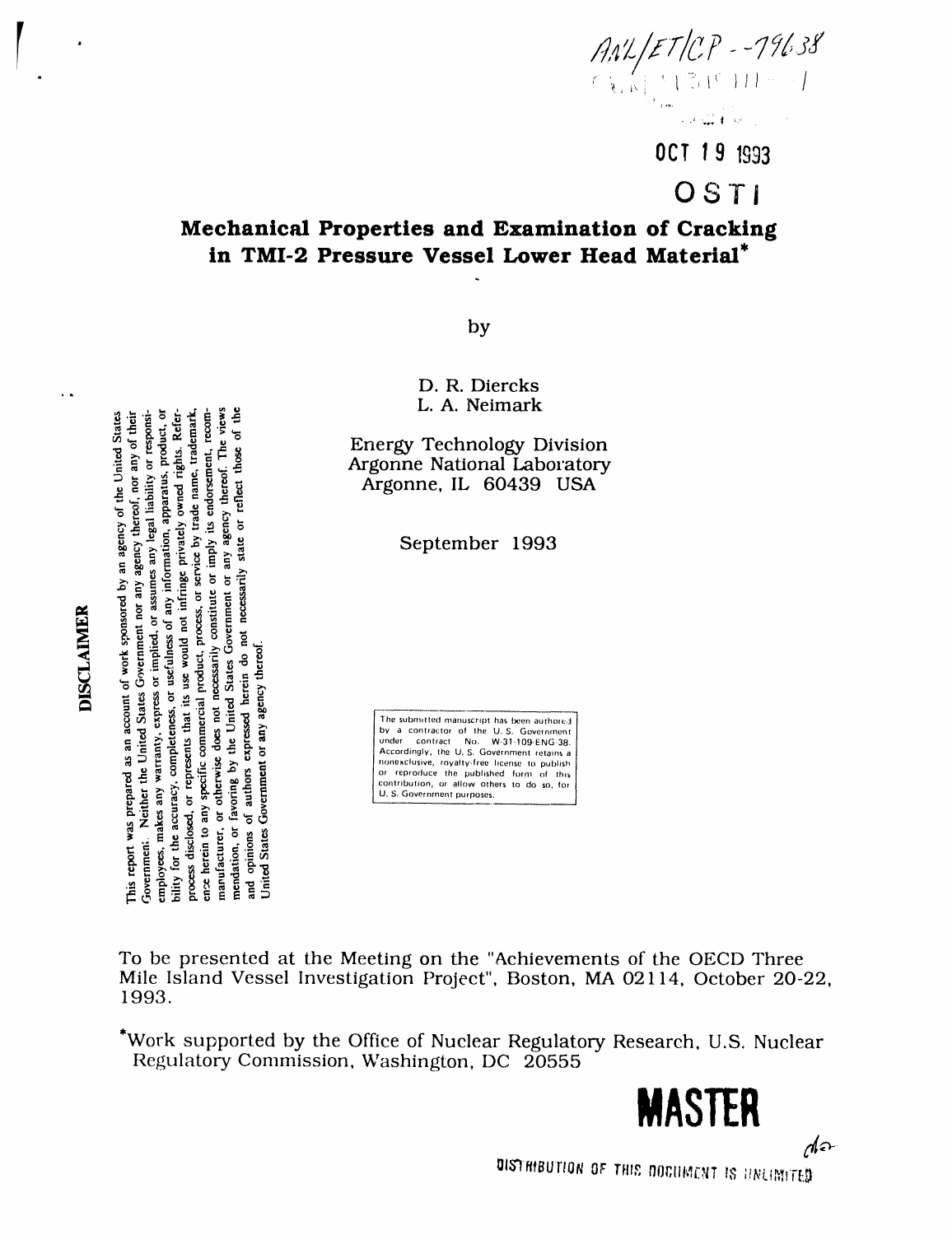## **Mechanical Properties and Examination of Cra**c**king in TMI**-**2 Pressure Vessel Lower Head Material\***

## **D**. **R. Diercks**

**L. A. Neimark EnergyTe**c**hnologyDivision** Arg**o**nne Na**t**ional L**a**bora**t**ory Argonne, IL USA

#### **Abstract**

Mechanical tests have been conducted on material from 15 samples removed from the lower head of the Three Mile Island Unit 2 nuclear reactor p**r**essure vessel. Measured properties include tensile properties and hardness profiles at room temperature, tensile and creep properties at temperatures of 600 to 1200°C, and Charpy V-notch impact proper**t**ies at -20 to +300°C. These data, which were used in the subsequent analyses of the margin-to-failure of the lower head during the accident, are presented her**e**.. In addition, the results of metallographic and scanning electron microscope examinations of cladding cracking in three of the lower head samples are discussed.

## **Analyse des Proprietes Mecaniques et Exa**m**en Microscopique de Fissures dans le Mat**6**riau constitua**n**t la Partie Inférieure de la Chambre de Pression du Réacteur TMI-2<sup>\*</sup>**

### Résumé

Des test mécaniques ont été réalisés sur quinze éprouvettes extraites de la partie inférieure de la chambre de pression du réacteur nucléaire Three Mile Island. Les propriétés mesurées comprennent: les propriétés en traction et le profil de dureté à température ambiante, les propriétés en traction et la réactivité entre 600 et 1200°C et enfin les résultats du test de Charpy sur éprouvettes, taillées en V, sollicitées entre -20 et 300°C. Toutes ces données, utilisées pour l'analyse de la rupture accidentelle de la partie inférieure de la chambre de pression, sont décrites dans le présent document. Ce dernier comprend également une discussion des examens microscopiques effectués sur trois éprouvettes. Les observations portent sur les fissures engendrées dans l'enveloppe interne de la chambre de pression.

\*Work Supported by the Office of Nuclear Regulatory Research, U.S. Nuclear Regulatory Commission, Washington, DC 20555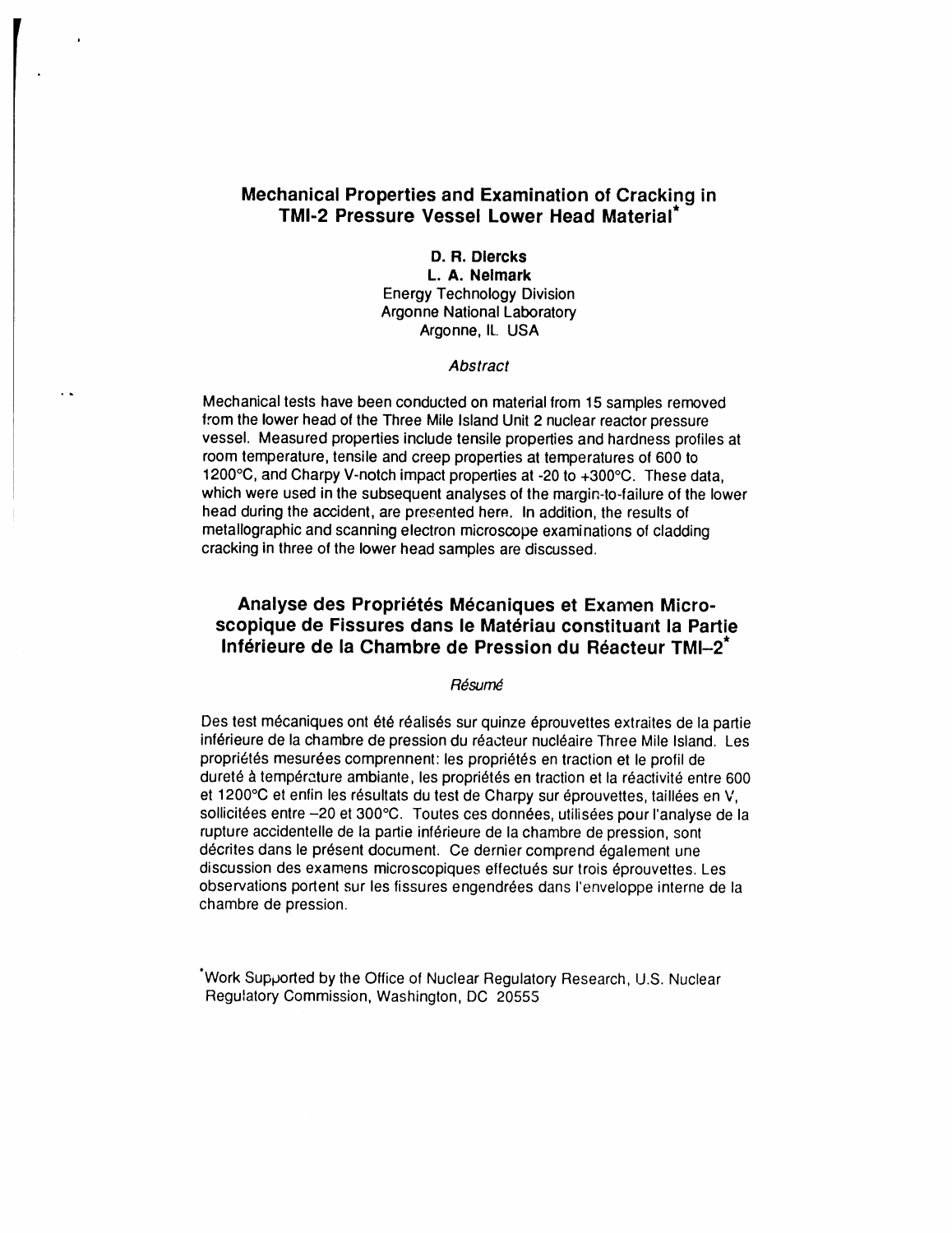#### **Introduction**

Fifteen prism-s**h**aped samples, eac**h** =152-**1**78 mm (6-7 **i**n.) long, 64-89 mm (2.5 -3.5 in.) wide, and 64-76 mm (2-1/2-3 in.) deep, were recovered from the TMI-2 lower head during the first phase of the TMI-2 Vessel Investigation Project (VIP). The samples were cut from the inner surface of the lower head and typically extend through approximately half the lower head thickness. The loca**t**ions from which the lower head samples were taken are shown in Fig. 1.

Mechanical tests were conducted on test specimens from these samples to determine the tensile, creep, and impact properties of the lower head material under conditions relevant to the accident scenario. The tests were conducted by Argonne Na**t**ional Laboratory (ANL) and participating OECD partner laboratories, and the results are summarized here. These results were used to assess the integrity of the lower head and its margin-to-failure during the accident.

Cladding crackswere observed inthree of the lower head samples, namely E-6, G-8, and F-10, during initial examinations conducted at ANL prior to sectioning. Cladding cracks were also detected at location G-6 in the TMI lower head, but no sample was removed from this {ocation. Metallographic and scanning elec**t**ron microscopy (SEM) examinations were conducted on Samples E-6 and G-8 in some detail, to characterize the nature and extent of the cracking. The results of these examinations are also summarized here. More details on the results of both the mechanical tests and the examination of the lower head cracking may be found in Ref. 1.

#### Test Procedure**s**

The tensile and stress-rupture tests were conducted on specimens of rectangular cross section designed in accordance with ASTM Standards E8 and E139 and applicable standards of the Deutsches Institut für Normung (DIN).<sup>1</sup> The specimen design used for the impact tests was the conventional Charpy V-notch test specimen (ASTM E23).

Tensile tests were conducted at room temperature for comparison with data in the literature. All other tensile and creep tests were conducted at a minimum temperature of 600°C. It was judged that little or no damage would have occurred to those portions of the lower head where the maximum temperature did not exceed this value and that failure was unlikely at these locations. The maximum temperature of 1200°C for these tests is slightly above the maximum <sup>J</sup>ywer head temperature believed to have been attained during the accident. Impact tests were conducted over a temperature range of -20 to +300°C to define the ductileto-brittle transition temperature for these specimens.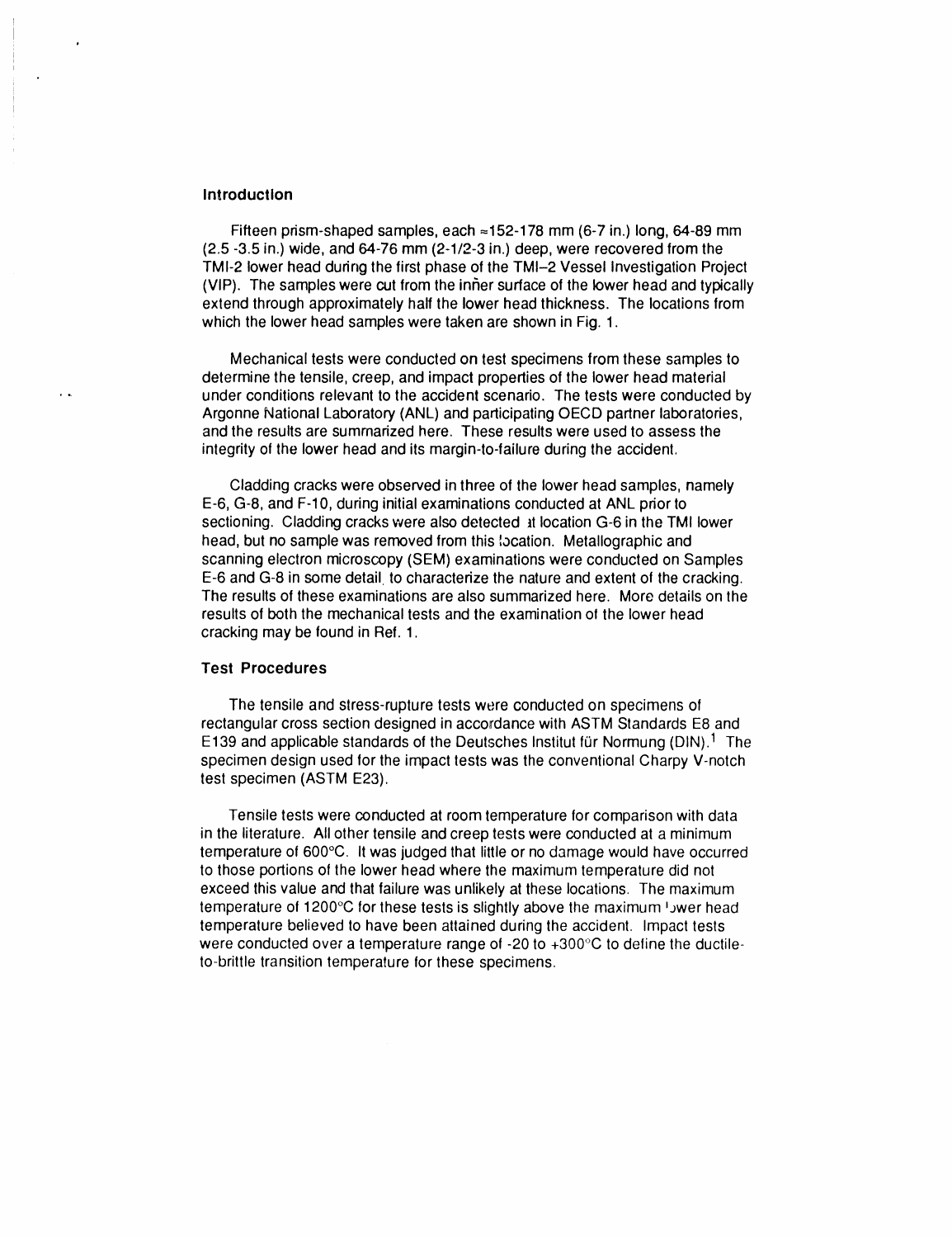

- Locations of Lower Head Samples  $\qquad \qquad \qquad \Box$
- **Nozzle Positions**  $\bullet$

 $\ddot{\phantom{0}}$ 

Nozzles with Associated Cladding Cracks

## Figure 1. Map of lower head of TMI-2 pressure vessel

The terisile tests, carried out at ANL and in Belgium, France, and Spain, were conducted in general accordance with ASTM Standards E8 and E8M, and all elevated-temperature tests were conducted in an Ar or He environment. The strain rate for the elastic portion of the loading was  $\leq$ 5 x 10<sup>-4</sup> s<sup>-1</sup>, and the strain rate during plactic loading was 4 x 10<sup>-4</sup> s<sup>-1</sup> ±1 x 10<sup>-4</sup> s<sup>-1</sup>. The reported yieldstrength values were obtained by the 0.2% offset method, except where discontinuous yielding occurred; in these cases, the observed upper yield strength is shown.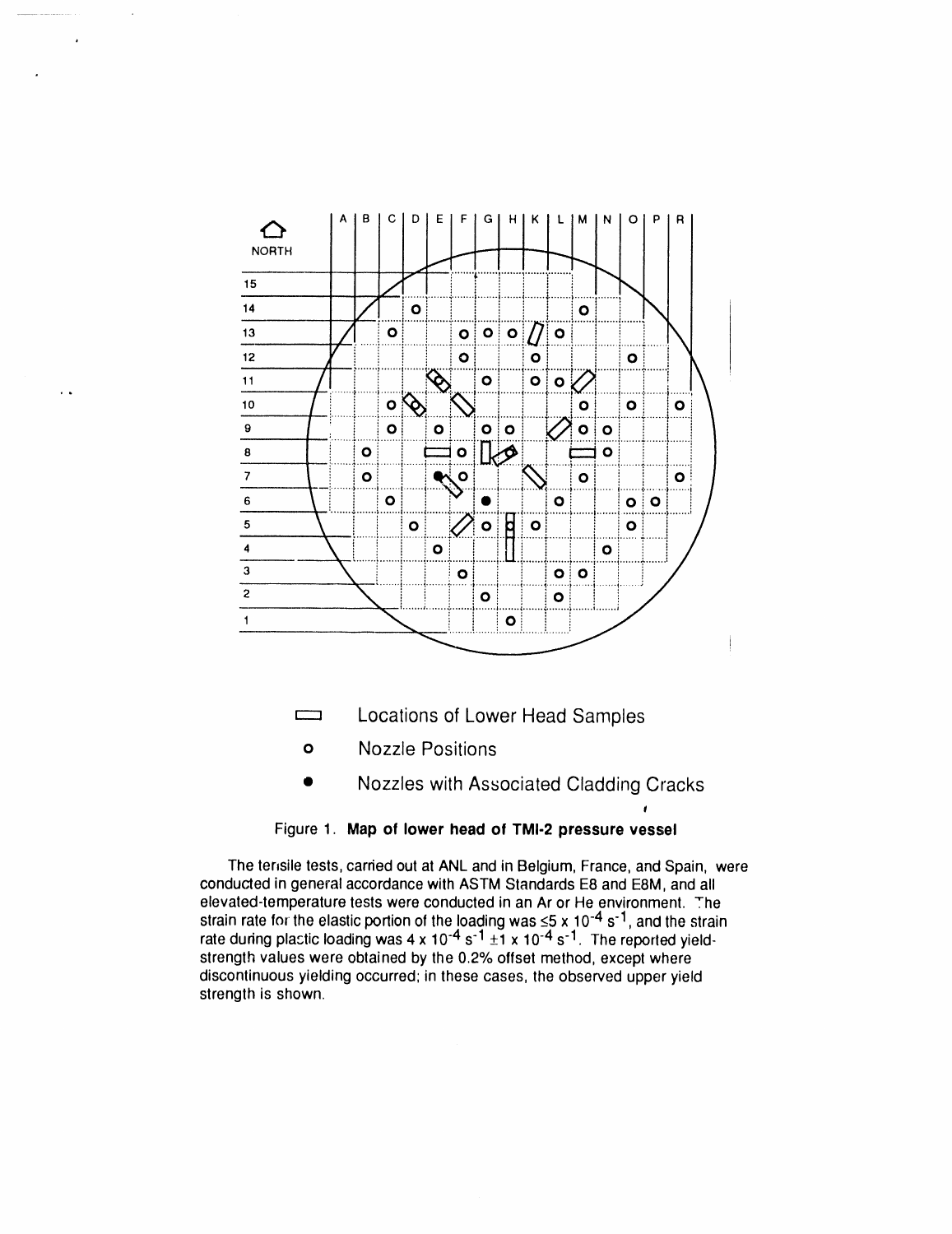The creep tests were carried out at ANL and in Belgium, France, and Spain in general accordance with ASTM Standard E139. The tests were conducted in an Ar or He environment except most of those conducted by the SCK/CEN in Belgium. All but one of the Belglan tests was conducted in vacuum; a single test at 800°C and 30 MPa was conducted in an Ar environment.

The tests were conducted on specimens with various prior thermal histories resulting from the accident. Because the number of specimens from the highesttemperature portion of the lower head was limited, it was necessary in some cases to heat treat low-damage specimens before testing to produce the corresponding microstructure. This heal treatment consisted of heating lhe **. -** specimen to 1000°C, holding it at this **t**emperature**f**or 2 h, and then cooling it to room temperature at  $\approx$  10-50°C per min. For specimens to be tested at 1000°C or above, this prior heat treatment was omitted because i**t**s effects would be negated by the thermal treatment imposed during l'esting.

#### **Results** a**nd Discussion**

**Tens**i**le Tests**. The resul**t**s of **t**he **t**ensile tests conducted on the lower head base-melal specimens are presented in Fig, 2. Also plotted in Fig. 2 are average values reported by the Japanese National Research Institute for Metals (NRIM) **f**or five other heats of A533, Grade B steel.2 The NRIM data were **o**b**t**aineda**t** a strain ra**t**eof 5 x 10.5 s1 up to yield and 1.25 x 103 s1 for the remainder of the test. The NRIM tensile strength data suggest a strain-aging effect between 100 and 300°C, resulting in a local tensile strength minimum at  $\approx$  150°C. Both the tensile and yield strengths of this alloy are strongly temperature.dependent; the room-temperature values are reduced by a factor o**l** more than 2 at 600°C and by a factor of more than 10 at 900°C.

The data for specimenstaken from lower head samples E-6 and E**-**8 are plotted separa**t**ely in Fig**,** 2; these da**l**a lie significantly above the best-fit curve to the remaining data. It has been determined that both of lhese samples were heated to maximum temperatures of  $\approx$ 1000-1100°C during the accident, followed by a rela**l**ively rapidly cooling.3 The resulting hardening produced signi**f**icant increases in s**t**rength a**t** both room temperature and 600°C**.**

**C**reep Tests. The stress-vs.-time-to-**f**ailure data are plotted in Fig**,** 3 along with a Manson-Haferd best **l**it discussed below. Materials with slightly different thermal histories were tested at both 600 and 700°C. At 600°C, tests were conducted on specimens lrom Sampie K-13, for which the maximum temperature during lhe accident did nol exceed 727"C, as well as on specimens**f**rom Sample F-5, for which the maximum temperature was apparentlysomewhat greater than 727°C over a portion of the sample. No significant difference in time to failure is observed in Fig. 3, probably because lhe maximurn lemperalure did not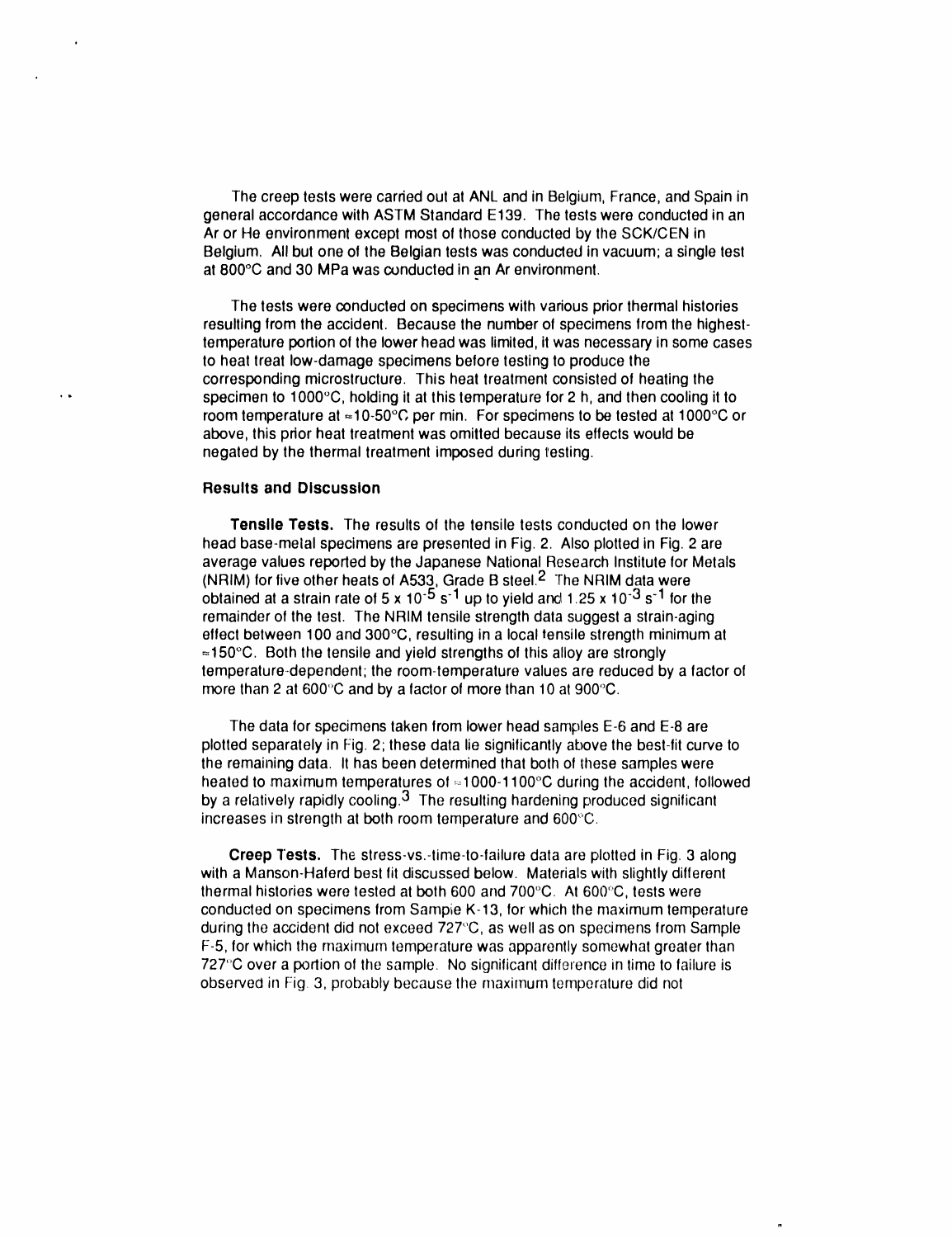

Figure 2. Tensile and yield strengths of TMI-2 lower head material

significantly exceed the transformation temperature of 727°C in F-5, particularly in the bottom half of the sample from which the creep test specimens were taken. Similarly at 700°C, specimens from Sample M-11, for which the maximum temperature may have approached or slightly exceeded 727°C, show no difference in behavior when compared to that of specimens from Sample H-8, for which the maximum temperature remained below 727°C.

Two time/temperature correlations were explored in an attempt to fit the basemetal creep data. The first of these was the Larson-Miller parameter  $L^4$ 

$$
L = T[C + log10(ti)],
$$

where T is temperature in Kelvin, tr is time to failure in h, and C is a fitting constant. A least-squares analysis determined that the optimal value of C for the present data base was 12.5, and that stress s was related to the Larson-Miller parameter by the relationship

 $log_{10}(s) = 4.3406 - 0.00018767 \cdot L$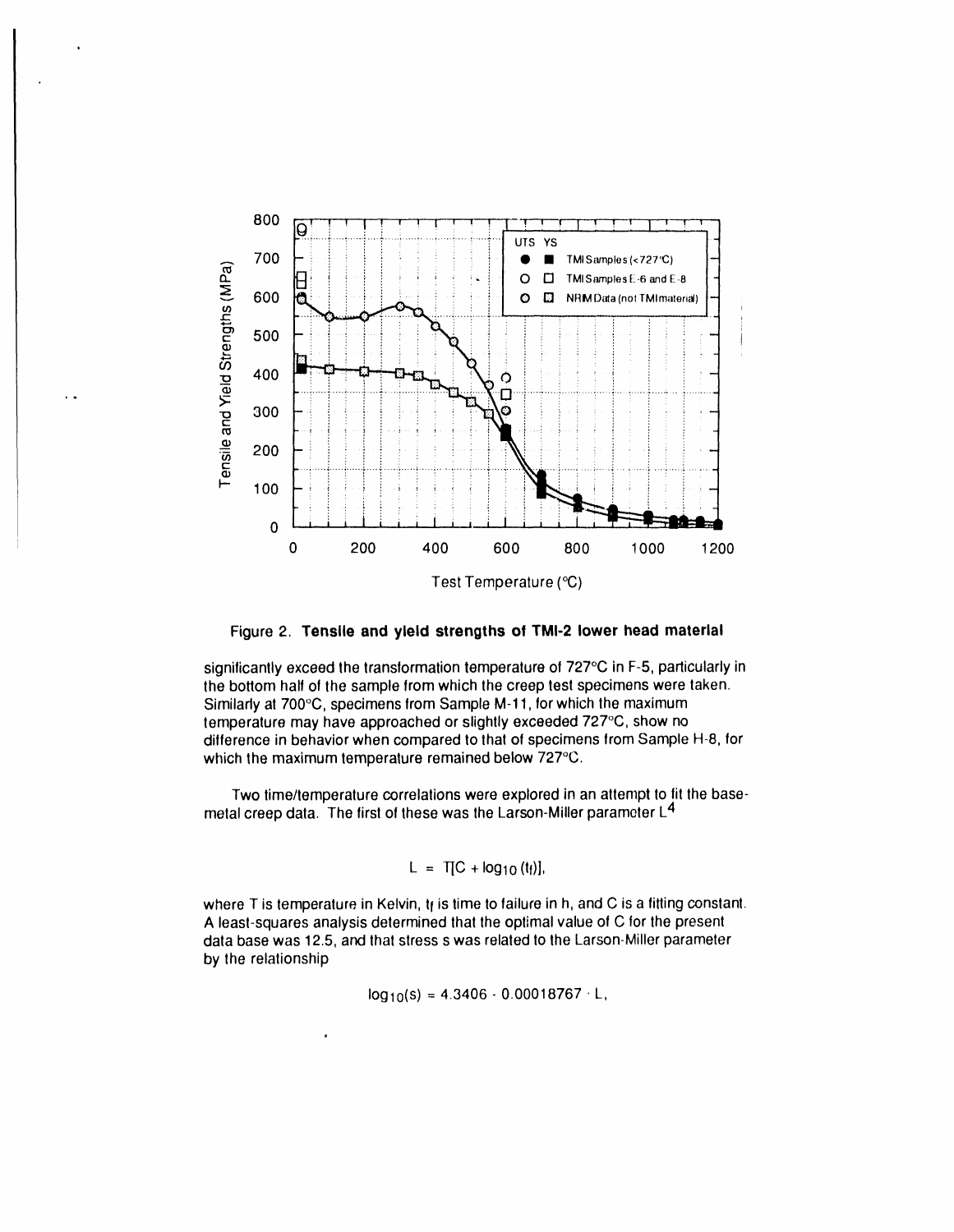

Figure 3. Stress-rupture data with Manson-Haferd best fit

where the applied stress s is in MPa. However, the resulting fit to the data was only fair.

The Manson-Haferd time/temperature correlation<sup>5</sup> was therefore evaluated in an attempt to obtain a better fit to the data. The Manson-Haferd parameter M has the form

$$
M = \frac{\log_{10}(t_i) - t_a}{T - T_a}
$$

where tr is time to failure in h, T is test temperature in Kelvin, and t<sub>a</sub> and T<sub>a</sub> are fitting constants. A least-squares analysis was again carried out, and the optimal values for ta and Ta were found to be 7.57 and 520, respectively. Log(s) was found to vary with the Manson-Haferd parameter M according to the relationship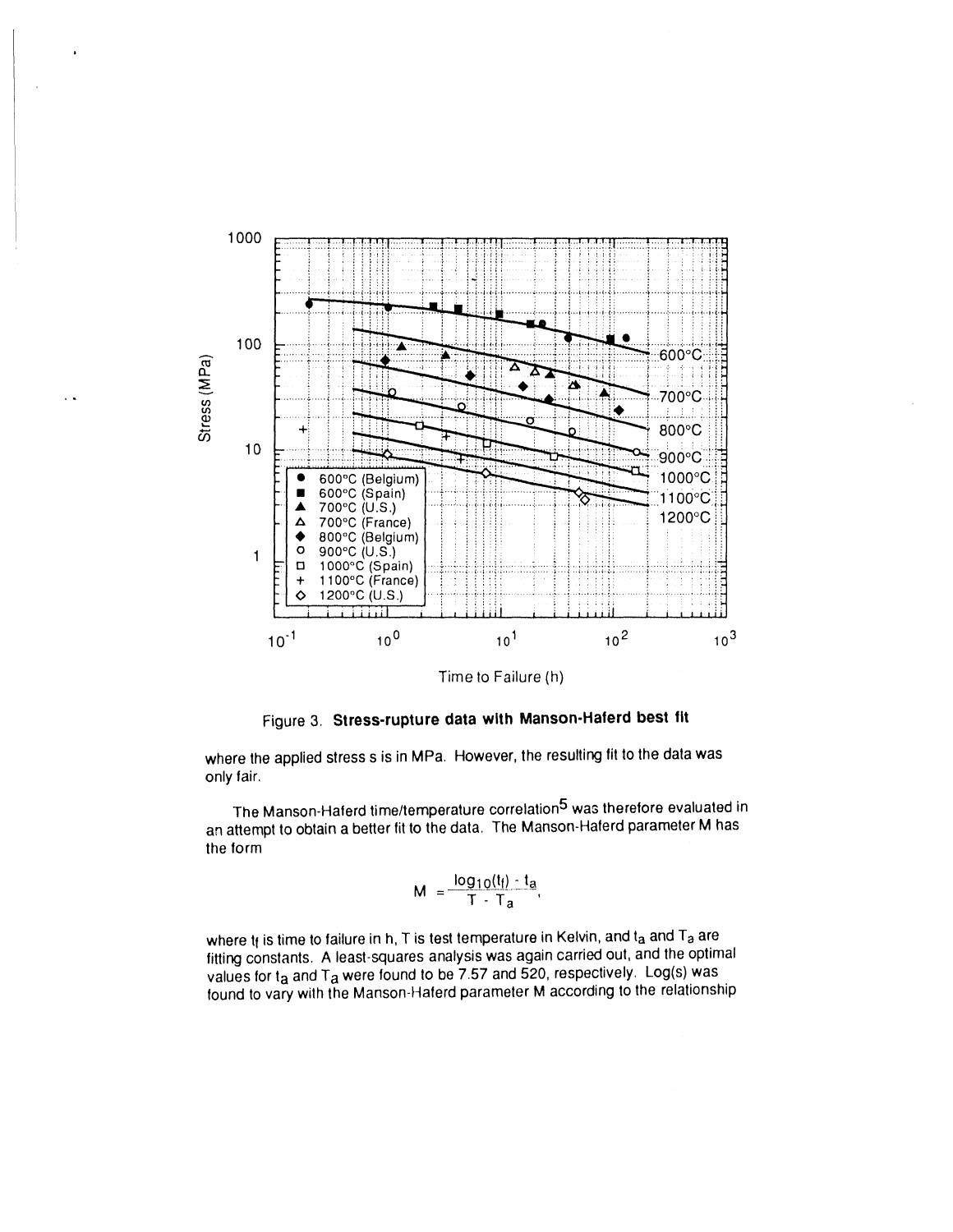

Figure 4. Absorbed impact energy vs. test temperature

 $log_{10}(s) = -0.80467 - 261.41 \cdot M - 5291.25 \cdot M^2$ .

A comparison of the resulting best-fit curves with the actual s vs. tr data in Fig. 3 shows a reasonably good fit. However, systematic departures from the actual data are noted in the 700-900°C region. This problem may be associated, in part, with the ferrite-to-austenite phase transformation that occurs over the temperature regime from 727 to ≈850°C.

Impact Tests. The Charpy V-notch impact data obtained in Italy<sup>6</sup> on specimens from the lower head are summarized in Fig. 4. The three groups of test specimens in which the maximum temperature did not exceed 727°C show similar behavior, with an upper-shelf energy of ≈170 J and a ductile-to-brittle transition temperature of =20°C. However, the data from specimens of Sample F-10, for which the maximum temperature was as high as ≈1050°C, stand in marked contrast. The F-10 material shows a significantly higher ductile-to-brittle transition temperature of ≈70°C, as well as a reduced upper-shelf energy of ≈120 J. These differences reflect the reduced ductility and impact resistance produced in this material by the high temperatures and relatively rapid cooling associated with the accident.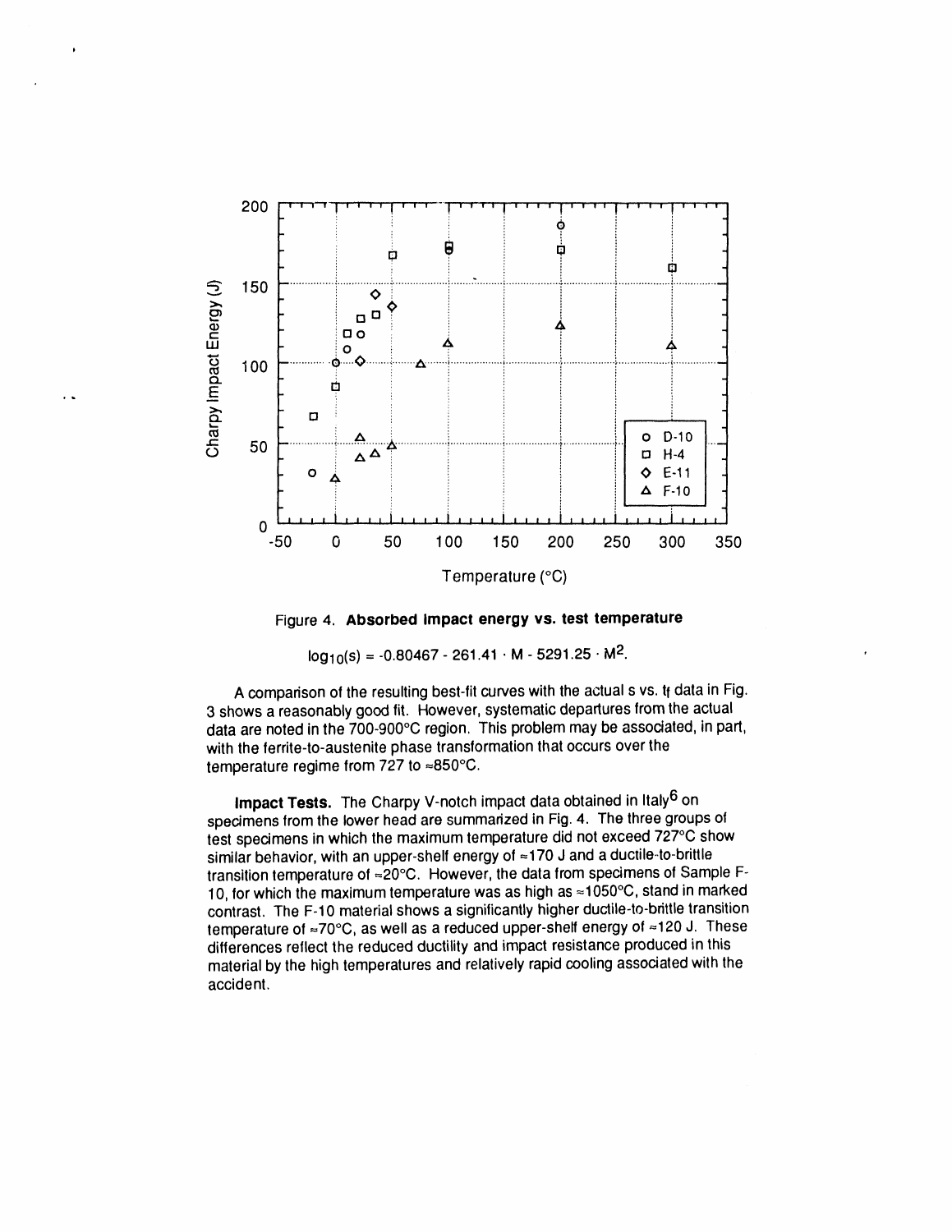

Figure 5. Cross section through principal crack in Sample E-6

## **Examination of Cracks in Vessel Cladding**

Results of the metallographic examinations through the cracks in samples E-6 and G-8 indicated that the cracking originated in and was essentially limited to the Type 308L stainless steel cladding used on the vessel. A cross section through the principal crack in E-6 is shown in Fig. 5. Penetration into the A533 vessel steel was only superficial (~3-mm). This was also the case for the two cracks examined from the G-8 sample, where the maximum penetration was somewhat greater (~6-mm).

The rent nature of the 308L stainless steel within the crack of E-6, which was also typical of the G-8 crack, is evidence of the elevated-temperature ductility of the Type 308L weldment and the hot tearing along interdendritic boundaries that resulted in the cracks. The hot tearing would have been caused by the thermal stresses when this hot-spot area cooled rapidly at  $\simeq$ 10-100 $\degree$ C per min.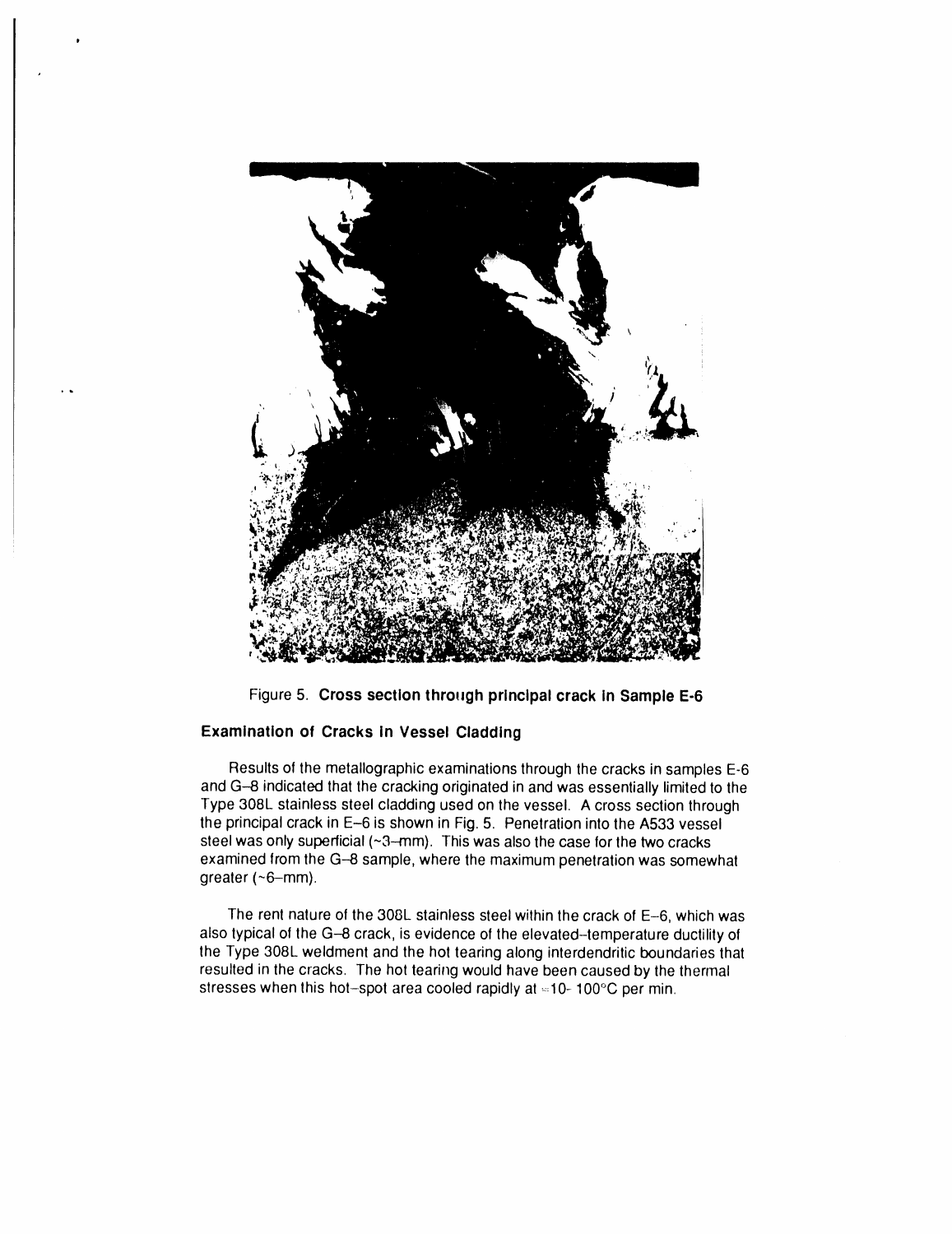



The SEM examination of the materials found in the E-6 and G-8 cracks revealed evidence of molten material that was present at, or shortly after, formation of the cracks. The principal constituents of this material, which appeared to be layered on the exposed crack surfaces, were Fe, Cr, and Ni, together with Sn, In, Ag, and Cd in combinations as second phases or discrete metallic particles within the general oxidized matrix. The appearance of the material indicated that it was not a surface oxidation product, but had once been molten and was interacting with the cladding in a solid/liquid reaction. These elements are the essential constituents of the Zircaloy-shrouded, stainlesssteel-clad Ag-In-Cd control rods. The extensive gray structure in the root of the crack, however, was principally the Fe oxidation product of A533 vessel steel laced with a solidified Sn-In phase. Fuel particles were found only on top of the oxidized layers or as minor constituents of the layers. The absence of significant quantities of fuel in the cracks indicates that the massive fuel flow to the lower head was not the source of the solidified material in the cracks.

Inclusions of Ag-Cd were found in numerous intergranular tears on the surface and well into the cladding  $(\sim 4 - mm)$ , as shown in Fig. 6. It is quite likely that interdendritic penetration of these materials as liquids contributed to the hot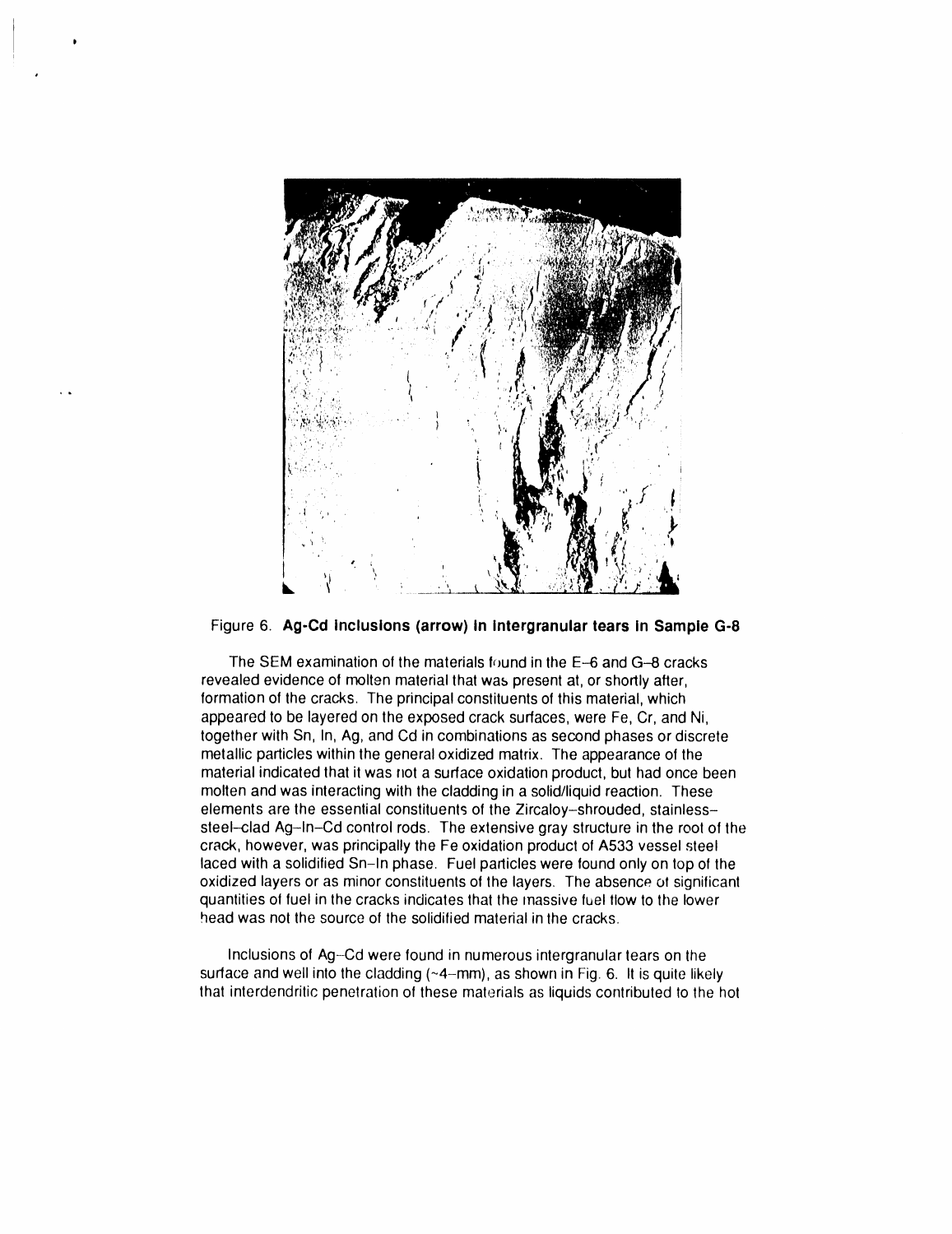tearing of the cladding. Copper was also found in the cladding, next to the cracks, suggesting the causative agent for the hot tearing.

These observations on the superposition of core materials in the cladding and in cladding cracks suggest that the control-assembly materials were already on the lower head when the massive fuel flow from the core region arrived. Because the control-assembly materials would have reached the lower head as solids, they apparently were remelted by the fuel flow, resulting in intergranular penetration of the cladding by Ag-Cd, which probably contributed to the hot tearing during the subsequent rapid cooling.

### **Summary and Conclusions**

 $\bullet$ 

Mechanical tests and microstructural characterizations have been conducted by Argonne National Laboratory and the OECD partner laboratories on material from 15 locations in the lower head of the pressure vessel of the TMI-2 nuclear reactor. Mechanical tests consisted of tensile tests at room temperature, tensile and creep tests at 600-1200°C, and Charpy impact tests at -20 to +300°C. The specimens were taken from locations where the maximum temperature had not exceeded 727°C during the accident and from locations where the maximum temperature had been as high as 1100°C. Microstructural characterizations were conducted by conventional optical metallography and scanning electron microscopy (SEM). The results of these investigations lead to the following conclusions:

- 1. Results of tensile tests conducted on base-metal specimens for which the maximum temperature during the accident ( $T_{\text{max}}$ ) did not exceed 727 $\textdegree$ C agree well with literature data for A533B steel and show a dramatic drop in strength at temperatures above 600°C.
- 2. Tensile specimens from samples for which T<sub>max</sub> exceeded 727°C showed significantly higher strengths at room temperature and 600°C than did specimens for which the temperature did not exceed 727°C.
- 3. Creep tests at 600 and 700°C indicated no significant difference in behavior between base-metal specimens for which  $T_{\text{max}}$  was  $\approx$ 727°C and those for which T<sub>max</sub> was well below this value.
- The stress-rupture data obtained from base-metal specimens could be fitted  $\mathbf{4}$ more accurately with a Manson-Haferd time/temperature parameter than with a Larson-Miller parameter.
- 5. Charpy V-notch impact tests conducted on lower head base-metal material revealed a substantial difference between specimens from Sample F-10 (for which  $T_{\text{max}}$  was as high as  $\approx$ 1050°C) and specimens from samples for which